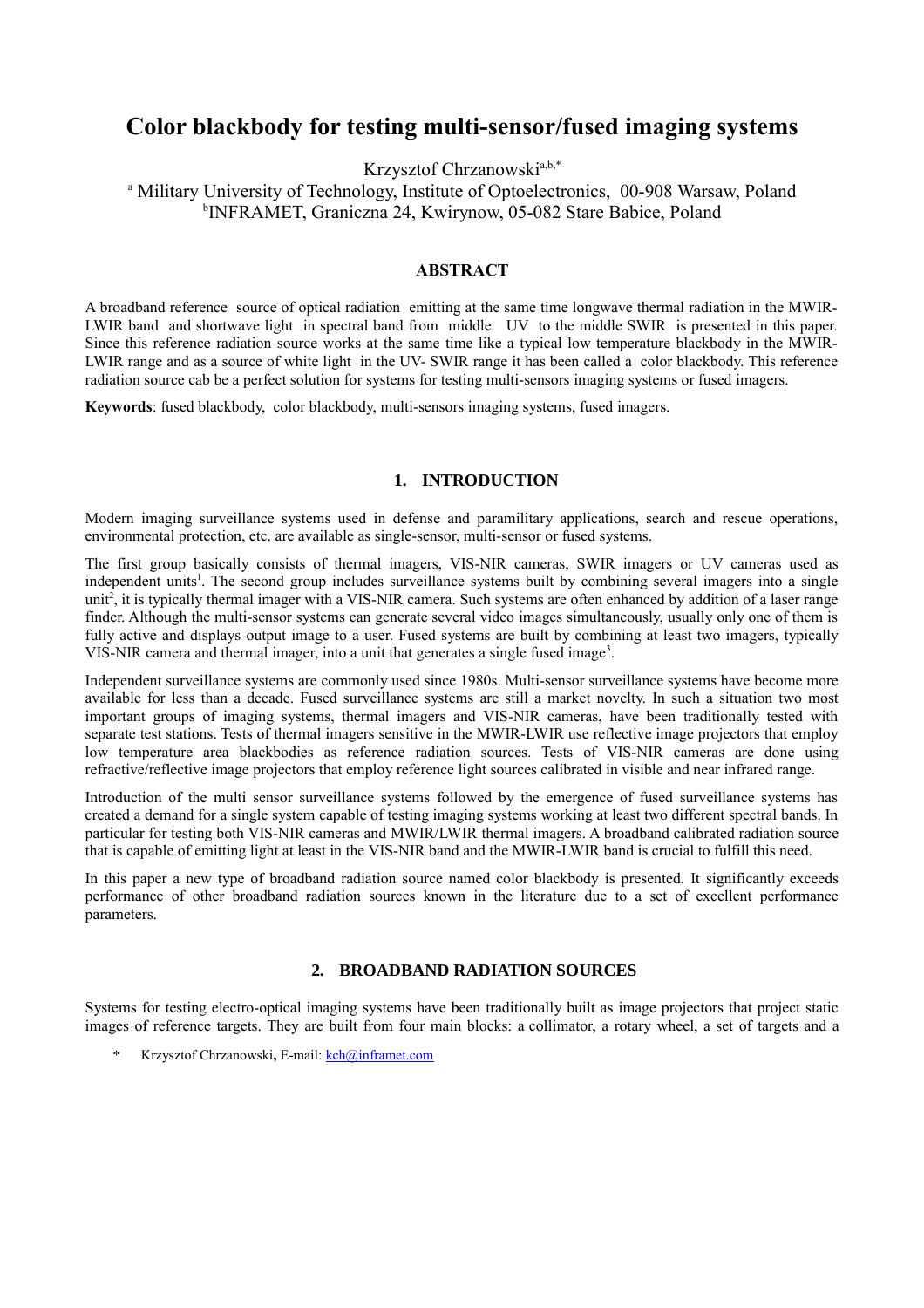radiation source. The collimator is usually broadband off axis reflective optical system. It can project images in both far infrared and visible range. Furthermore, due to the rotary wheel switching targets is quick and easy. However, what makes the real challenge is a construction of broadband radiation source capable of working as a reference radiation source at least in both MWIR/LWIR band and VIS-NIR band.

Nowadays, there are three different designs of broadband radiation sources for testing multi-sensor/fused imagers:

- 1. Two mechanically exchangeable radiation sources (longwave area blackbody and a shortwave light source) located on a single mechanical system that exchange their position.
- 2. Two radiation sources (longwave area blackbody and a shortwave light source) optically combined with a beam combiner,
- 3. Two typical radiation sources (longwave area blackbody and a shortwave light source) fused into a single radiation source.

The first broadband radiation source type is built by placing an area blackbody and a light source on a linear slider as in Fig. 1[4](#page-8-5) . Linear slider transports either the blackbody for testing a thermal imager or light source for testing a VIS-NIR camera. This is a classical solution is systems for testing multi-sensor imaging systems. The disadvantage is necessity to swich from one mode to another, big mass and dimensions, and limited reliability due to necessary to use movable mechanical parts.



The second type of broadband radiation source combines an area longwave blackbody with a shortwave light source using beam combiner as in Fig.  $2^{5.6}$  $2^{5.6}$  $2^{5.6}$ . This solution is more elegant and efficient because mechanical source exchange is unnecessary.

Significant advantage of such a broadband radiation source is the ability to simultaneously project an image of a test target in both LWIR/MWIR and VIS-NIR spectral band. However, this solution is also characterized by a set of disadvantages:

- 1. Beam combiners attenuates radiation emitted by the blackbody and emits its own thermal radiation. These effects influence the test results of thermal imagers and must be compensated for.
- 2. Beam combiner may also change spectral characteristic of emitted light in the VIS-NIR due to its selective transmittance. It is a significant drawback when fixed color temperature of a light source is required.
- 3. The source is bulky as it consists of three blocks: a blackbody, a light source and a beam combiner.

The most elegant and efficient design of a broadband radiation source is when radiation sources are fused into a single source by a non optical method<sup>7, 8, 9</sup>. This method is based on a concept of a low temperature area blackbody coated with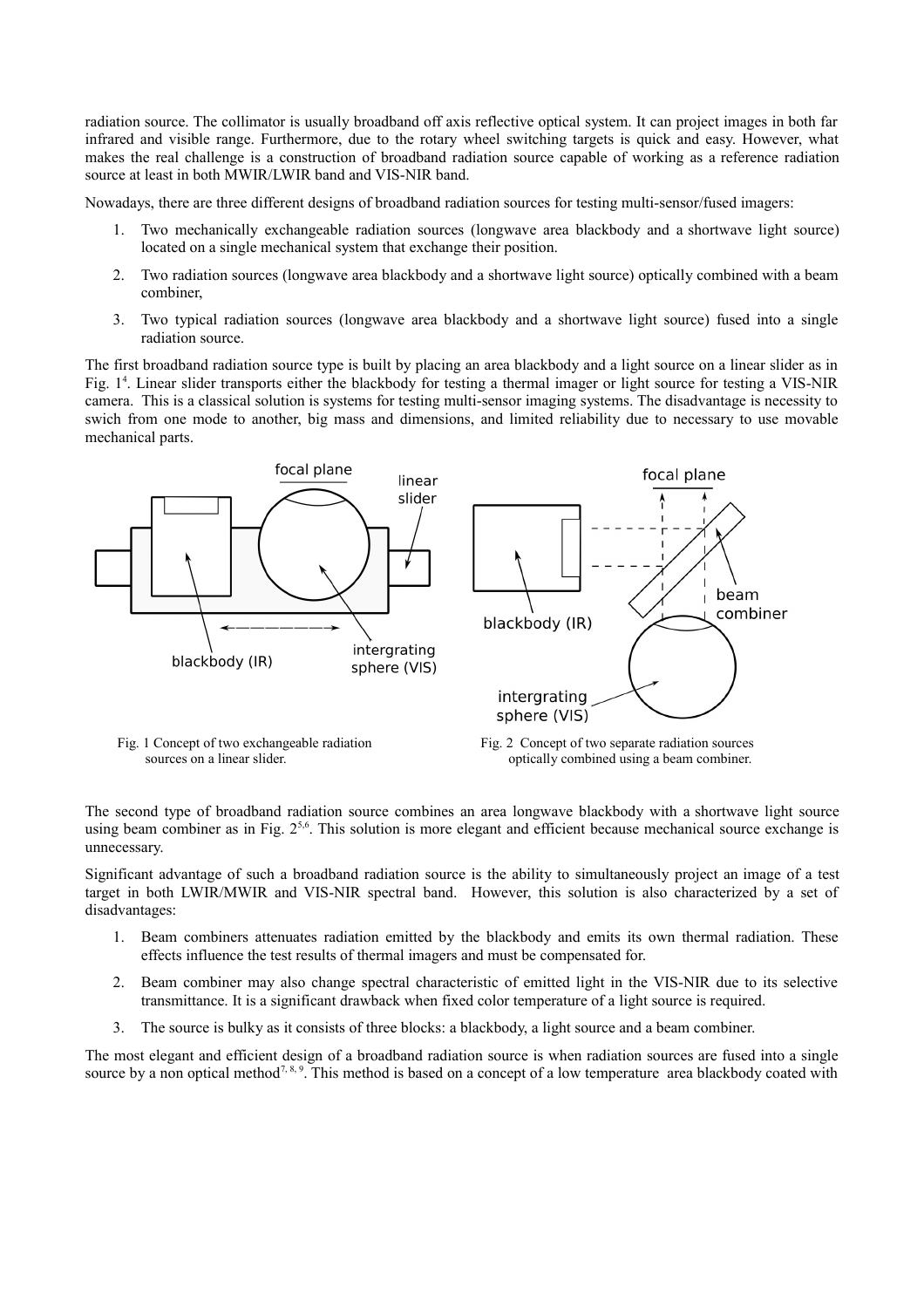a special coating of high reflectivity in the visible band and high emissivity in the MWIR/LWIR spectral band (Fig.3). This blackbody emitter/reflector is illuminated by an integration sphere integrated with a visible light source. Therefore, the blackbody emitter emits a longwave thermal radiation in the MWIR/LWIR range and reflects a shortwave visible radiation. This allows designing a compact, efficient broadband radiation sources needed in multi-sensor or fused imaging systems testers.



Fig. 3 Concept of fused light source<sup>8</sup>.

### **3. DRAWBACKS OF TYPICAL FUSED BLACKBODIES**

Authors of both Ref. 7 and Ref. 8 claim to have achieved so called "white blackbody" because of high reflectance of the fused source in visible range (white color) and high emissivity (black color) in the MWIR/LWIR range. However, these claims are exaggerated because there are several important drawbacks of these fused light sources.

Firstly, reflectance of emitter coating in two fused blackbodies presented in Ref. 7 is non uniform, decreases rapidly with wavelength and reflectivity even in the middle of visible band and in general is too low to consider the emitter as perfect reflector (Fig. 4). The case in Ref. 8 is more evident. Here, although reflectivity of the coating is uniform in the visible and near infrared band, it is at low level of about 0.3 (Fig. 5). Therefore, both developed fused sources should not be called as "white blackbodies", but no more than "grey blackbodies".

Secondly, the emissivity in the MWIR band of the developed fused light sources is at modest level between 0.8 and 0.9 when emissivity at level over 0.95 is expected from blackbodies in systems for testing thermal imagers<sup>10</sup>.

Thirdly, both Ref.7 and Ref. 8 propose an emitter of high reflectance in visible band but omit the problem of the reflectance in NIR, SWIR and UV bands. An emitter of high reflectivity in the visible band is sufficient when testing a color CCD cameras, but many modern multi-sensor systems also use monochrome CCD cameras sensitive in both visible and NIR bands or use a non cooled SWIR cameras sensitive up to about 1700nm in the SWIR band. An ability to test UV cameras is desirable too. Therefore the emitter of near perfect fused blackbody should have ultra high, uniform reflectance from the UV to at least middle of the SWIR band (up to about 1700nm).

Fourthly, Ref. 8 proposes to built a diffusive light source using a concept of a small integrating source emitting light into a bigger integrating source (Fig. 3). This method works well and is often employed in high performance Lambertian sources. However, big size of such integrating spheres is a disadvantage of this solution when compact light source is needed. Moreover, light efficiency (ratio of output source luminance to power of light bulb) of this solution is low.

Therefore, the conclusion can be drawn that typical fused blackbodies known from the literature or commercially available are far from ideal. The significance of these drawbacks is supported by market situation. Nowadays test systems based on a mechanically exchangeable blackbody/integrating sphere are offered as typical solution by manufacturers of equipment for testing multi sensor imaging systems<sup>11-14</sup> but situation can change soon.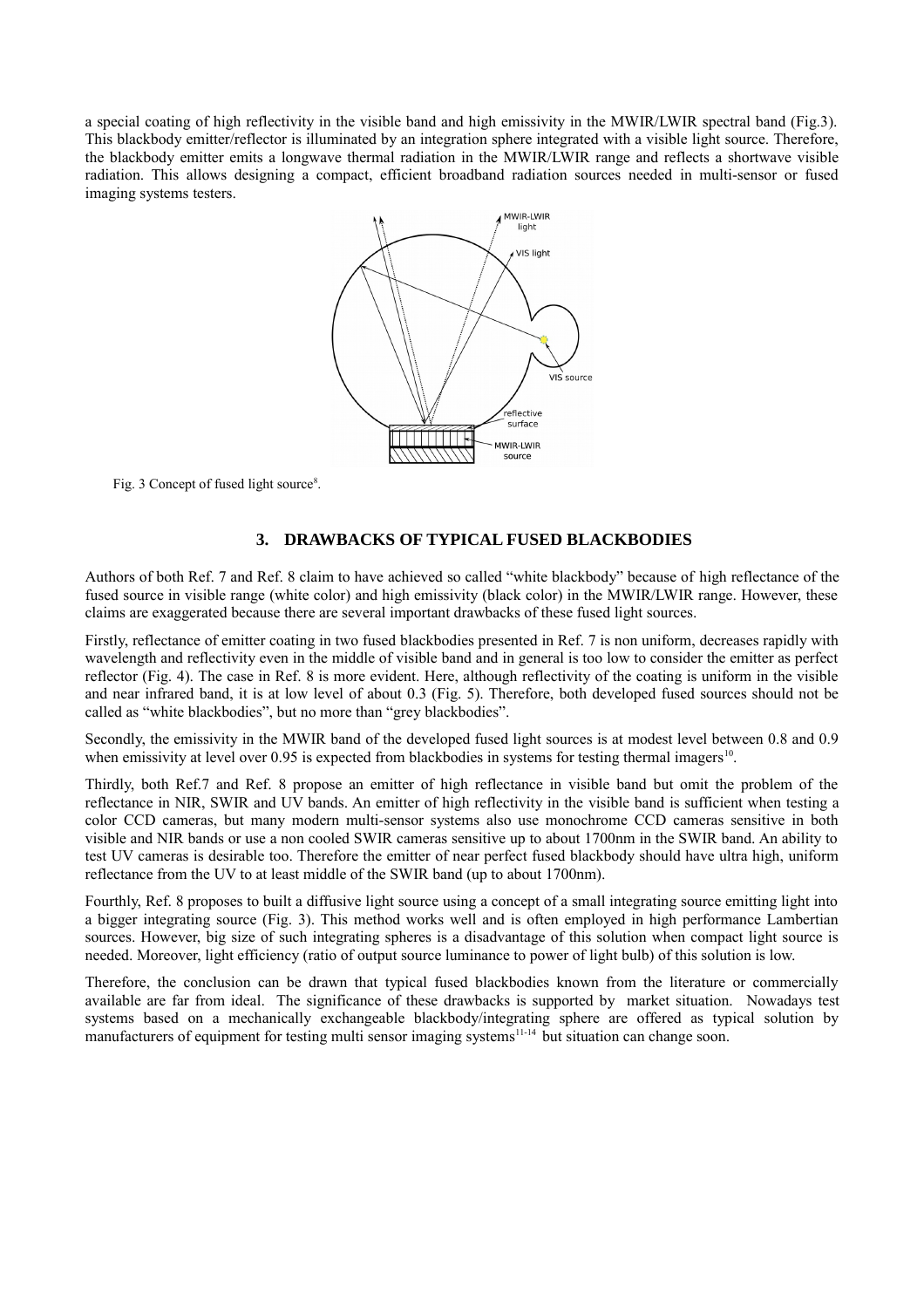

Fig. 4 Reflectance of emitter coating in two fused blackbodies presented in Ref. 7.





Fig. 5 Reflectance of emitter coating used in Ref. 8.



Fig. 6 Emissivity of blackbody emitter in Ref 8. Fig. 7 Graphical concept of the new fused light source.

# **4. CONCEPT OF AN IMPROVED FUSED BLACKBODY**

A new concept of a significantly improved fused blackbody is presented in this paper. The general idea behind the new fused blackbody is similar to the designs presented earlier but without the disadvantages.

As shown in Fig. 7 the new fused blackbody is a broadband reference source of optical radiation built from three main blocks: a blackbody emitter, a shortwave light source and an integrating solid.

The emitter module at the same time emits a longwave thermal radiation in the MWIR-LWIR region like a near perfect blackbody and reflects light emitted by a shortwave light source of spectrum located in a spectral region from the UV band to the middle of the SWIR band. In detail, the emitter is a plate of regulated temperature coated with ultra high reflectance (over 0.95) coating in an extremely wide spectral region from about 300 nm to about 1800nm and of high emissivity (over 0.95) in the MWIR-LWIR spectral bands as shown in Fig. 8 and Fig. 9. This coating is made mainly of a mixture of water based barium sulfide, crown glass micropowder and zinc oxide micropowder under high pressure process.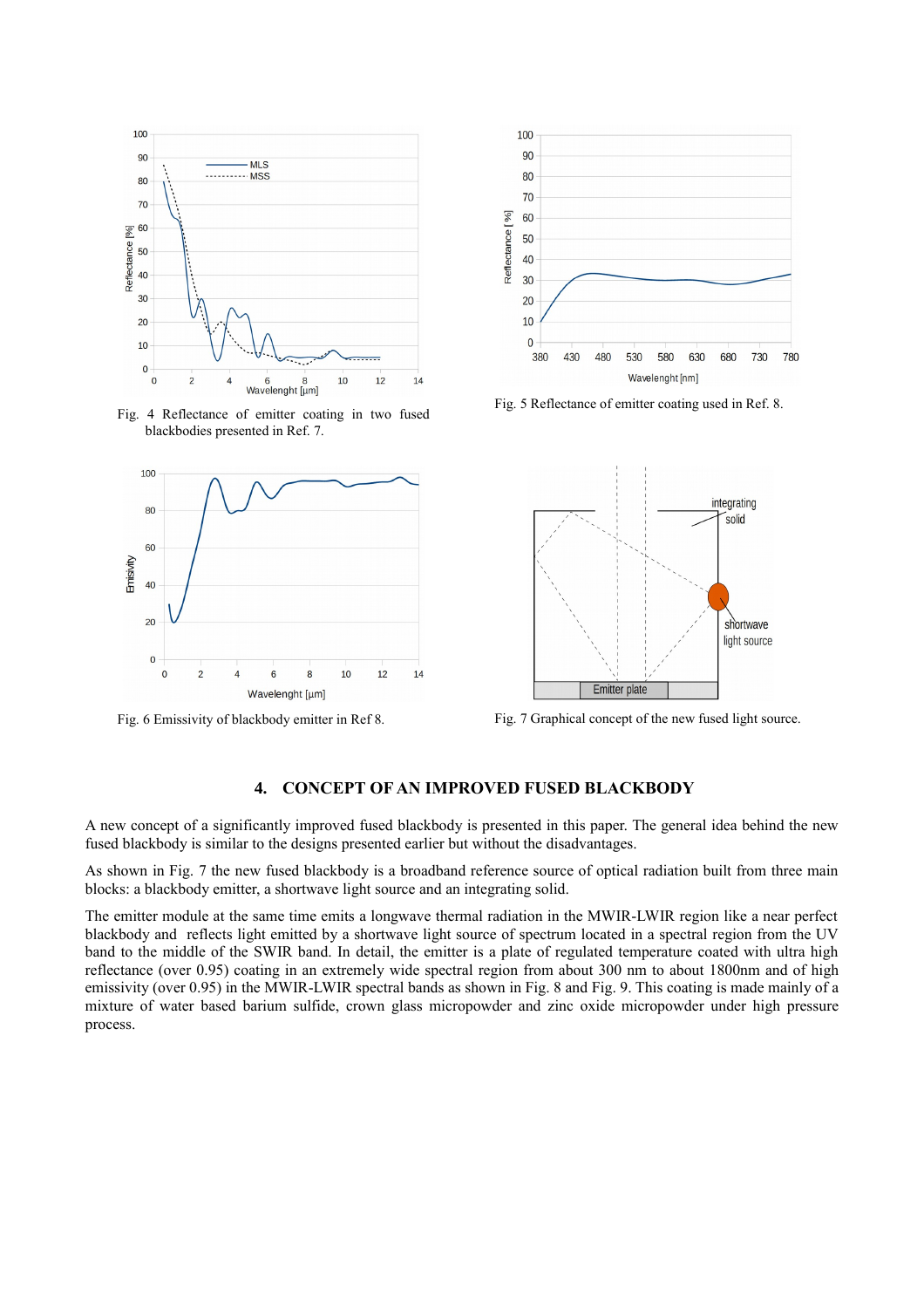The shortwave light source emits light of regulated intensity in a wide angle including the direction of the blackbody emitter. The design enables to use halogen/tungsten bulbs, LEDs, xenon bulbs, or laser diodes of different spectrum (broadband, bandpass, monochromatic) in range from about 300 nm to about 1800nm.

The integrating solid is built as an empty cylinder or cuboid that has the same coating as the blackbody emitter. There are three holes in the integrating solid. Two inputs: to attach the emitter module and shortwave source and output to project radiation emitted or reflected by the blackbody emitter.



the UV-SWIR spectral region.

LWIR spectral region.

The presented description shows four main differences between the new and typical fused blackbodies:

- 1. Much wider reflective spectral band of the new blackbody emitter. From the UV to the middle of the SWIR in comparison to only the visible band in Ref. 8
- 2. Higher reflectance of the new blackbody emitter the in the wide spectral band UV-SWIR. Over 0,95 compared to 0.3 in Ref. 8
- 3. Higher emissivity in the MWIR region (about 0.95 in comparison to about 0.8 at 4 µm in Ref. 8)
- 4. Use of an integrating solid instead of an integrating sphere,
- 5. The improved fused blackbody acts like a near perfect white body in the UV-SWIR range and as a near perfect blackbody in MWIR-LWIR range when other fused sources known from literature barely can be called gray sources.

The consequences of these differences are very significant:

- 1. Wider reflective spectral band of the emitter means that light sources operating at the UV, VIS, NIR and SWIR can be used as shortwave sources when in case of typical fused blackbodies only VIS sources could be used. This means that the new fused blackbody can be used as an ultra broadband radiation source in systems for testing thermal imagers, VIS, VIS-NIR, SWIR and UV cameras when typical fused blackbodies – only in systems for thermal imagers and VIS cameras.
- 2. Higher reflectance of the emitter means that the new fused blackbody can simulate much brighter illumination condition than a typical fused blackbody. It also provides better temperature stability since the emitter absorbs only negligible amount of incoming shortwave light that does not change temperature of the emitter noticeably.
- 3. Due to higher emissivity in the MWIR region the new fused blackbody can be treated as a near perfect blackbody in both MWIR and LWIR bands as it fulfills the classical requirement of emissivity of blackbody to be used in systems for testing thermal imagers<sup>9</sup>.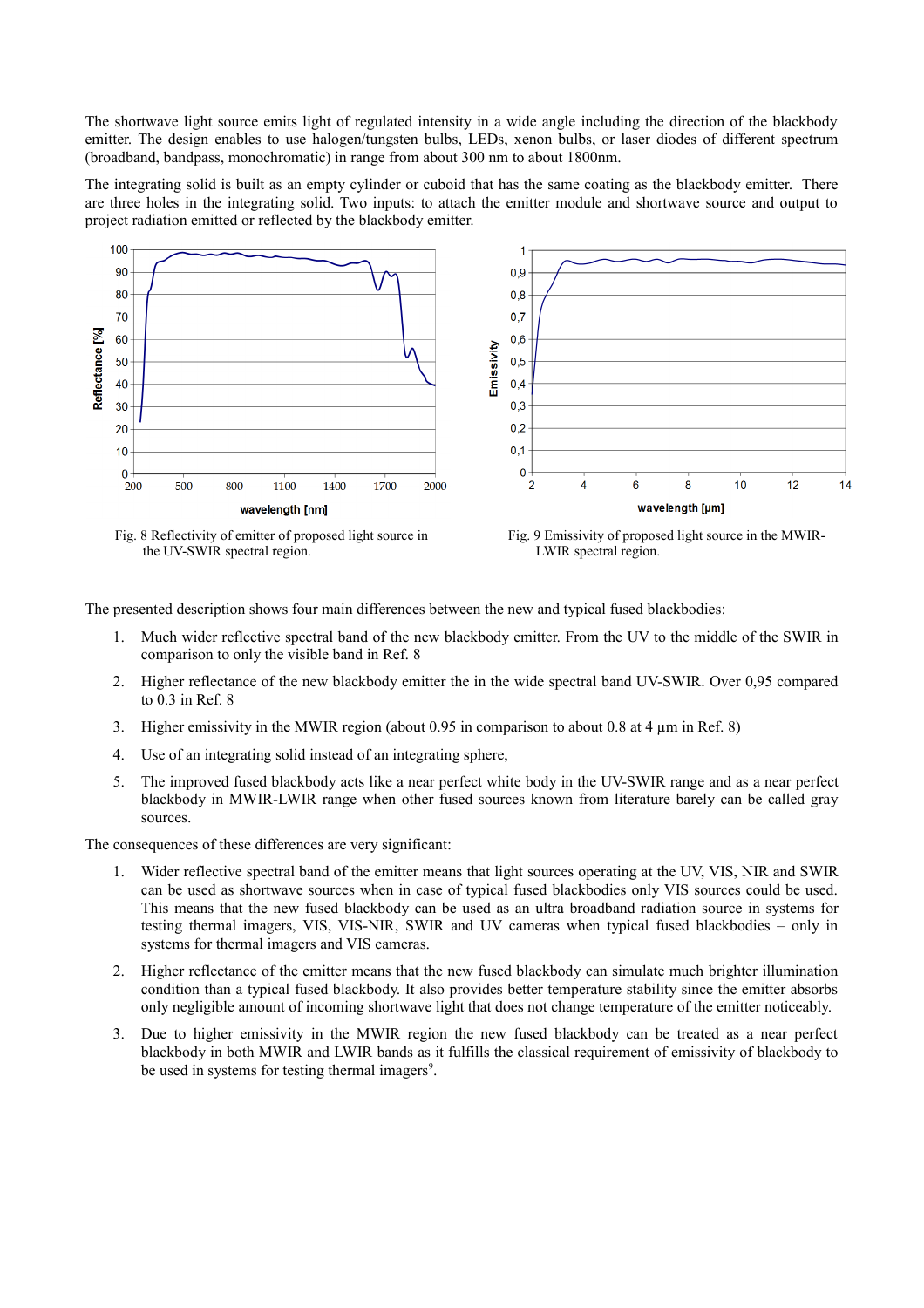4. Choice of integrating solids (cylinders or cuboids) over an integrating sphere allows for both easier machining required mechanical blocks and applying coating.

The improved fused blackbody behaves like a color (white/black) blackbody and the term color blackbody will be further applied in the article.

## **5. DEVELOPMENT OF COLOR BLACKBODIES**

A new color blackbody (code DCB blackbody) based on the concept described in previous section has been designed by Inframet company by significant modification of its typical TCB-2D area differential blackbody. Parameters of typical TCB-2D blackbody with 50x50mm emitter are shown in Ref. [15.](#page-8-6) Two main versions of DCB blackbody have been designed: DCB-2D-SEM and DCB-2D-HAL (Fig. 10). Both of them are built from four main blocks: blackbody head of regulated temperature, shortwave light source, integrating cylinder that connects two first blocks, and control electronics.

The blackbody head in both versions is similar to a typical TCB-2D blackbody presented in Ref.[15.](#page-8-6) The main difference is that emitter is coated with a special coating described in the previous section and insertion of the integration cylinder. The integrating cylinder is an empty cylinder coated with the same coating as the blackbody emiter and has three holes: first for the blackbody emitter, second for the shortwave light source and third for the radiation output.



Fig. 10 Photos of two DCB-2D color blackbodies: a) DCB-2D-SEM (with multi-band LED light source) LED controlled from a laptop b) DCB-2D-HAL (with halogen light source) in vertical position to be used on a collimator.

The main differences between these two versions of DCB blackbody is the shortwave light source:

- 1. DCB-2D-SEM blackbody shortwave light source is built using multi LEDs emitter that emits light of approximate 5000K temperature greybody spectrum in 400-1100nm band (Fig. 11)
- 2. DCB-2D-HAL blackbody shortwave light source is equipped with opto-mechanically controlled halogen bulb that emits light of approximate 2856K temperature greybody spectrum in approximate 400-2000nm band (Fig. 12).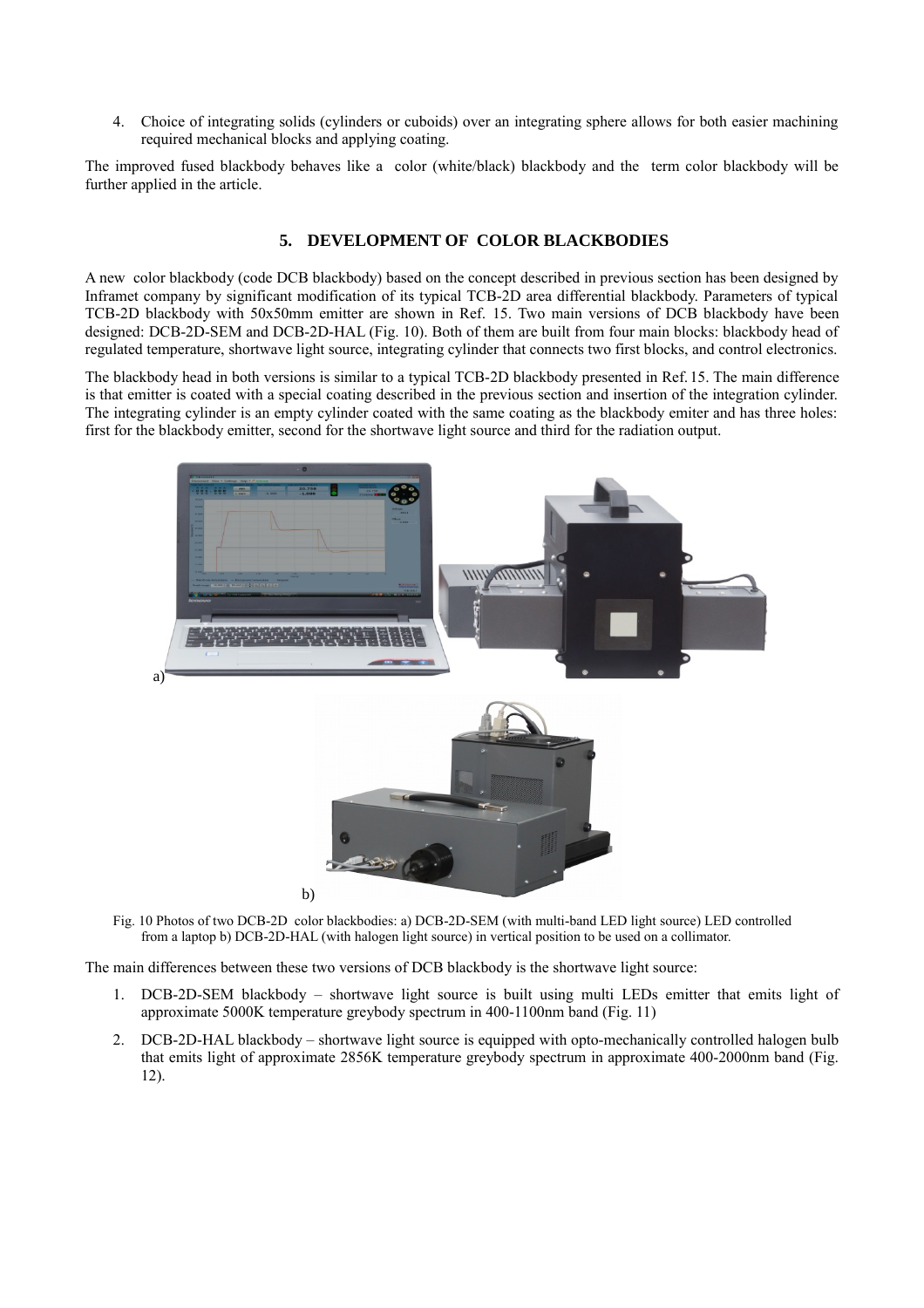DCB-2D-SEM is recommended for testing color VIS cameras or monochromatic VIS-NIR cameras used to surveillance of targets illuminated by Sun light (color temperature approximately about 5000K).

DCB-2D-HAL version is recommended when broadband (VIS-SWIR) light source of 2856K color temperature spectrum is needed: testing broadband VIS-SWIR cameras, testing SWIR cameras, testing night vision devices.

Total specifications of the developed DCB-2D color blackbody in two different versions (DCB-2D-SEM, DCB-2D-HAL) are shown in Table 1.

**Table 1** Parameters of DCB-2D color blackbodies.

| Parameter                                                            | Value                                                       |
|----------------------------------------------------------------------|-------------------------------------------------------------|
| Blackbody mode                                                       |                                                             |
| Active aperture                                                      | 35x35 mm                                                    |
| Emitter size                                                         | 50x50 mm                                                    |
| Absolute temperature range                                           | 0°C to 100°C at 25°C ambient temperature                    |
| Differential temperature range                                       | $-25^{\circ}$ C to + 75 $^{\circ}$ C                        |
| <b>Effective emissivity</b>                                          | $0.95 \pm 0.02$                                             |
| uniformity<br>Temperature<br>(temperature<br>spatial<br>uncertainty) | $\sqrt{0.015}$ °C or 0,6% of $\Delta$ T                     |
| Set point and resolution                                             | $1$ mK                                                      |
| Regulation stability                                                 | $\overline{\pm 3}$ mK at $\Delta T = 10^{\circ}C$           |
| Total temperature uncertainty                                        | Abs(T-25°C)+12[mK]                                          |
| Heating/cooling rate                                                 | $0.8$ °C/sec / $0.3$ °C/sec                                 |
| Settling time                                                        | $<$ 30sec                                                   |
| Light source mode                                                    |                                                             |
| Active aperture                                                      | $35x35$ mm                                                  |
| Spectral band                                                        | About 400 nm to 2000 nm -HAL; 400-1000nm -SEM               |
| Luminance range                                                      | at least 0.2 to $2000 \text{cd/m2} - \text{day option}$     |
|                                                                      | at least $0.00001$ to $2000cd/m2 - day/night$ option        |
| Spectrum of shortwave light source                                   | Depends on type of light emitter                            |
| Other parameters                                                     |                                                             |
| Computer control                                                     | <b>USB 2.0</b>                                              |
| Power supply                                                         | 115-230VAC 50/60Hz                                          |
| Operating temperature                                                | $+5$ °C ÷ 45C (non condensing)                              |
| Storage temperature                                                  | $-10^{\circ}C \div 60^{\circ}C$                             |
| Dimensions                                                           | DCB-2D-SEM: 379 x 276x 207 mm,<br>DCB-2D-HAL<br>503x235x425 |
| Mass                                                                 | DCB-2D-SEM<br>9 kg; DCB-2D-HAL<br>11 kg                     |

If we compare parameters of newly developed DCB-2D color blackbody working in blackbody mode are very similar to parameters of typical TCB blackbody shown in Ref. [9](#page-8-6) with one exception: temperature uniformity. The latter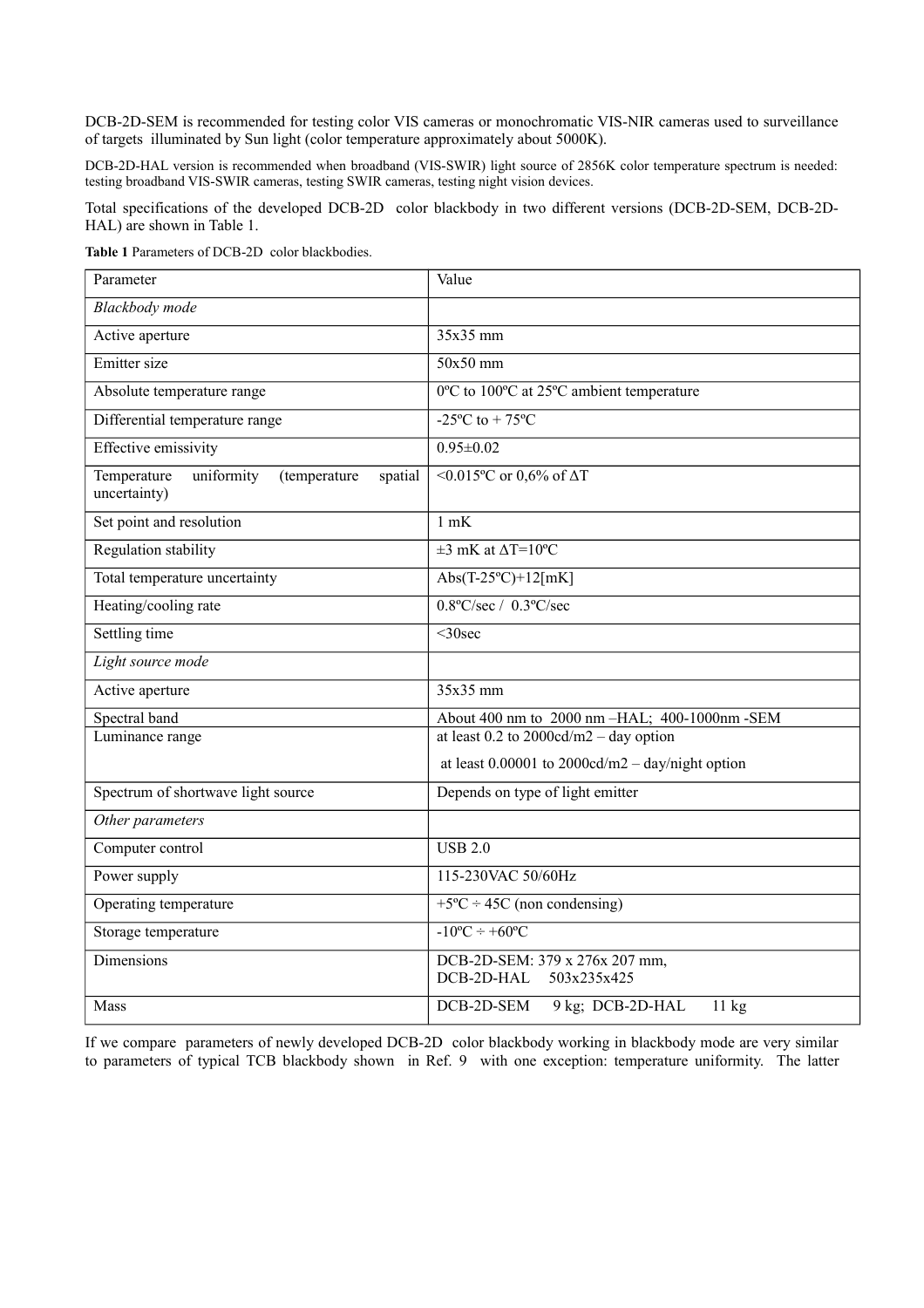parameter is significantly worse in case of DCB-2D blackbody but still is at level acceptable when testing majority of thermal imagers.



Fig. 12 Relative spectrum of SEM light source. Fig. 12 Relative spectrum of HAL light source.

# **6. TEST VALIDATION**

Main applications of the DCB color blackbodies are multi-sensor/fused imagers testing systems. Therefore it has been decided to validate performance of the color blackbodies DCB-2D presented in previous section by testing a multisensor imaging system using test systems built using on two radiations sources:

- 1. Set of two exchangeable radiation sources: TCB-2D blackbody and DAL light source. The latter light source can work in two modes: halogen mode (like DCB-2D-HAL blackbody) and LED mode (like DCB-2D-SEM blackbody). Data sheet for DAL light source is available at the website<sup>[16](#page-8-8)</sup>.
- 2. The newly developed DCB-2D-HAL/ DCB-2D-SEM color blackbodies described in previous sections.

The tested multi-sensor imaging system is a dual-channel imaging system built from two imagers: 1)KTL thermal imager (based on ULIS IR Pico640 sensor) manufactured by Etronika company with Shalomeo 100F1 objective; 2) KPC650 hi-res color camera manufactured by KT&C company with fixed focal length 50mm optical objective. The following parameters have been measured: 1)Thermal imager: NETD, MRTD, MTF, SiTF, distortion, FOV; 2) VIS camera: NEI, sensitivity, MRC, MTF, SiTF, distortion, FOV.

Results of this experiment shows that classical system built using the TCB-2 blackbody and DAL light source working in halogen mode has generated practically identical measured parameters of tested multi-sensor system as a system built using DCB-2D-HAL color blackbody. The same conclusion is valid when comparing classical test system with TCB-2 blackbody and DAL light source working in LED mode and system built using DCB-2D-SEM color blackbody. The differences have been below repeatability level of about 3% of the test system. The discrepancies can be considered as low and negligible in situation of the measurement uncertainties of thermal imagers/VIS-NIR cameras parameters being at level over  $20\%$  are quite common<sup>[17](#page-8-7)</sup>.

#### **7. CONCLUSIONS**

A new fused blackbody coded DCB blackbody has been developed. Its performance parameters significantly exceeds parameters of other known fused blackbodies. It has been experimentally verified that test systems based on DCB